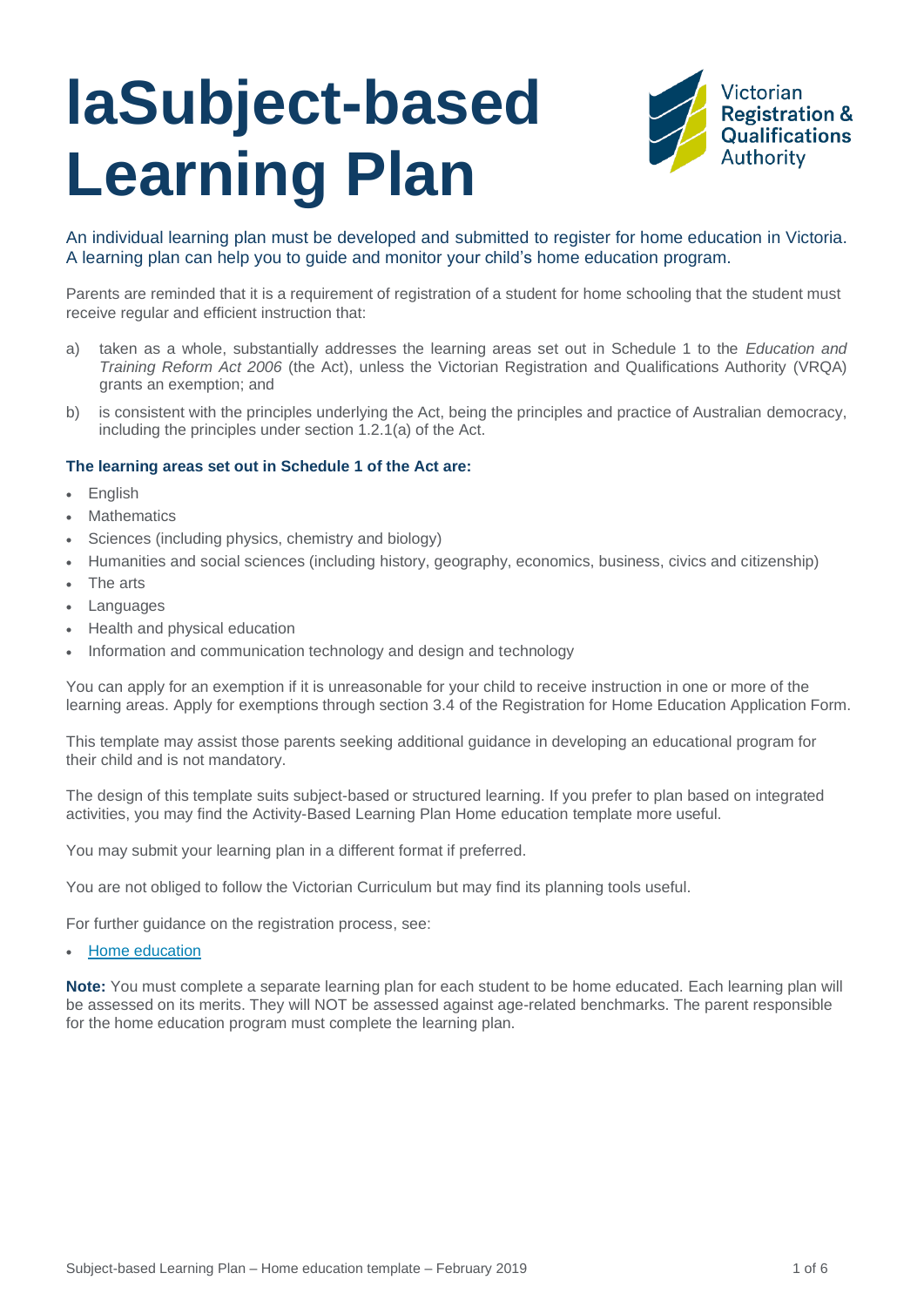# **Subject-based Learning Plan**

Section 1 – Child's details

| Full name     | Amelia |  |
|---------------|--------|--|
| Date of birth |        |  |

# Section 2 – Overview

### **1. Where will the education take place?**

Describe where the education will take place throughout the year, e.g. home, specialist locations such as a museum, library, swimming pool, home education groups/activities, at school through a partial enrolment arrangement, etc.

Amelia will learn in the caravan, and also at the library, museums, shops, the swimming pool and many other locations.

# **2. When will the education take place?**

Describe when during the year the education in the learning areas will occur (i.e. the general schedule of learning). For example, will the instruction and learning take place on weekdays?

Learning will take place all year without regard to school days or hours. We plan to travel Australia in 2022 which will include educational activities.

# **3. How will learning outcomes be recorded?**

**4.** Describe how you intend to record your child's learning outcomes e.g. diary, portfolio, photos, recording app and/or work samples.

I will record our learning activities in a journal, perhaps supplemented by photos. Workbooks will be completed.

Amelia will also keep a diary.

| 4. Are you seeking an exemption? |                                                                                       |                    |  |
|----------------------------------|---------------------------------------------------------------------------------------|--------------------|--|
| No                               | Yes, please indicate the learning areas it applies to:                                |                    |  |
|                                  | $\Box$ English                                                                        | $\Box$ Languages   |  |
|                                  | $\Box$ Health and physical education (HPE)                                            | $\Box$ Mathematics |  |
|                                  | $\Box$ Humanities and social sciences (HSS)                                           | $\Box$ Sciences    |  |
|                                  | $\Box$ Information and communications technology<br>and design and technology (ICTDT) | $\Box$ The arts    |  |
|                                  | Your learning plan does not require content in learning areas with exemption requests |                    |  |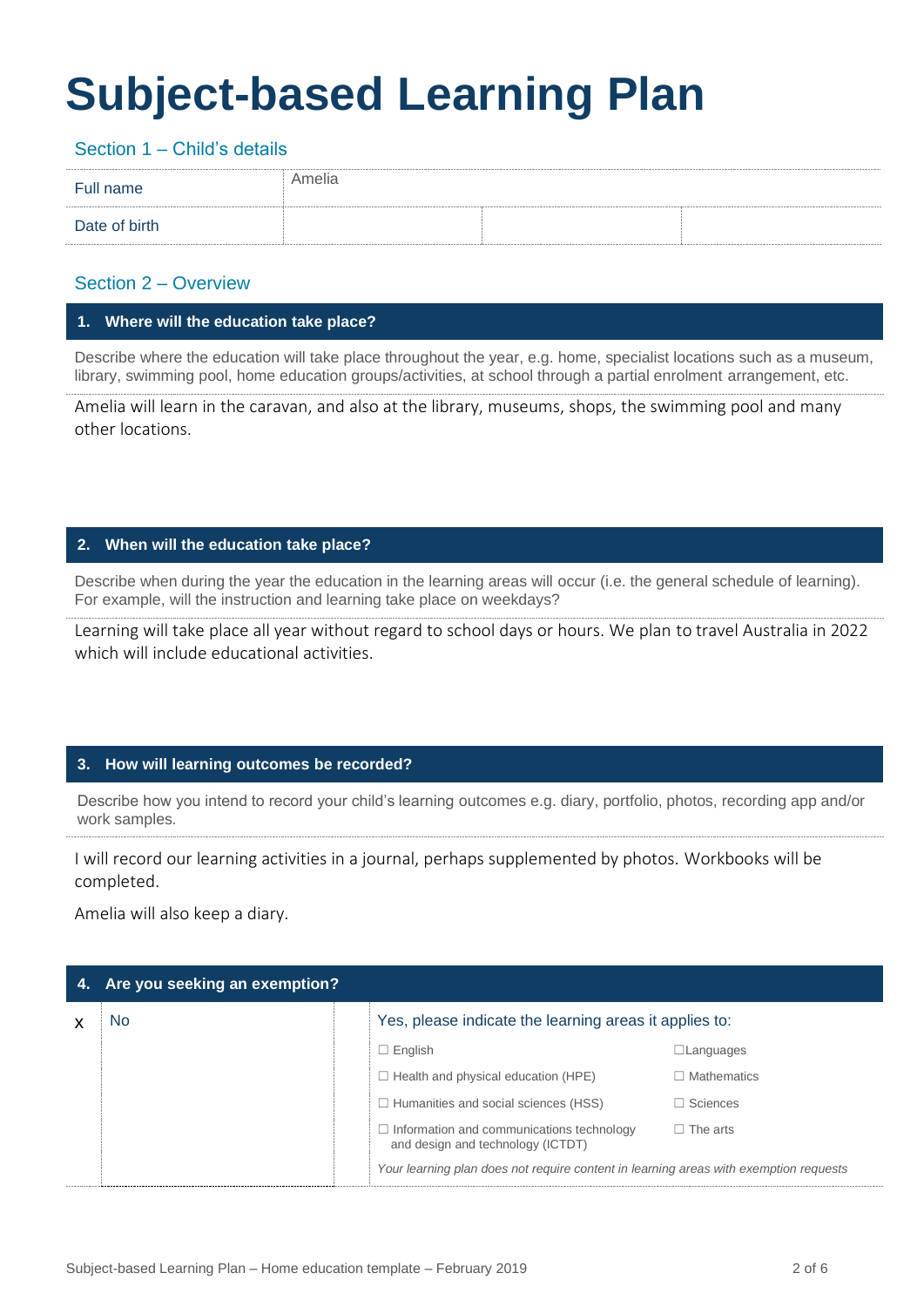#### **5. Have you arranged or are you seeking, a partial enrolment with a school?**

| No. |  | Yes, please indicate the learning areas, activities or times it applies to:                                                                             |                    |
|-----|--|---------------------------------------------------------------------------------------------------------------------------------------------------------|--------------------|
|     |  | $\Box$ English                                                                                                                                          | $\Box$ Languages   |
|     |  | $\Box$ Health and physical education (HPE)                                                                                                              | $\Box$ Mathematics |
|     |  | $\Box$ Humanities and social science (HSS)                                                                                                              | $\Box$ Sciences    |
|     |  | $\Box$ Information and communications technology<br>and design and technology (ICTDT)                                                                   | $\Box$ The arts    |
|     |  | Other activity such as NAPLAN, camps etc. (please elaborate in your learning plan)<br>Attend for specific times (e.g. every Monday). (please elaborate) |                    |
|     |  |                                                                                                                                                         |                    |

# Section 3 – Considering your child's needs (optional)

**To provide context for your learning plan, you may wish to describe your child's strengths, abilities, needs and what you'd like to achieve or work on this year**

# Section 4 – Learning subjects plan

Please indicate how you will substantially address the eight learning areas for the year.

Subject matter or activities may cover more than one learning area; therefore, you can repeat subject matter and activities across a number of learning areas. For activities that cover more than one learning area, include some description that outlines how the subject matter or activity is relevant to each learning area.

**Note:** This is your proposed educational program. Changes to your program may occur in response to the developing needs of the child. You are not required to notify the VRQA of these changes. This learning plan will NOT be used for comparison purposes if your child is selected for review.

The below example demonstrates how you might use this template. It is presented as a guide only.

The example includes reference to some other learning areas (eg humanities and the arts). This reference is made due to the integrated nature of the identified activities. You do not need to include references to integration if you are not doing integrated activities.

| Languages                       |                                                                                                                                                                                                       |  |  |  |
|---------------------------------|-------------------------------------------------------------------------------------------------------------------------------------------------------------------------------------------------------|--|--|--|
|                                 | <b>Exemption request:</b> $\Box$ Please do not provide content if you are applying for an exemption                                                                                                   |  |  |  |
|                                 | Outline proposed subject matter or activities, or indicate what you'd like to achieve or work on this year                                                                                            |  |  |  |
| ш<br><b>AMP</b><br>$\mathsf{K}$ | Amelia will be introduced to the language of Japanese, beginning with number and symbol recognition through the use of<br>textbooks and workbooks. Amelia will also use a Japanese app in her tablet. |  |  |  |
|                                 | Resources and educational materials: Workbooks, textbooks and language app.                                                                                                                           |  |  |  |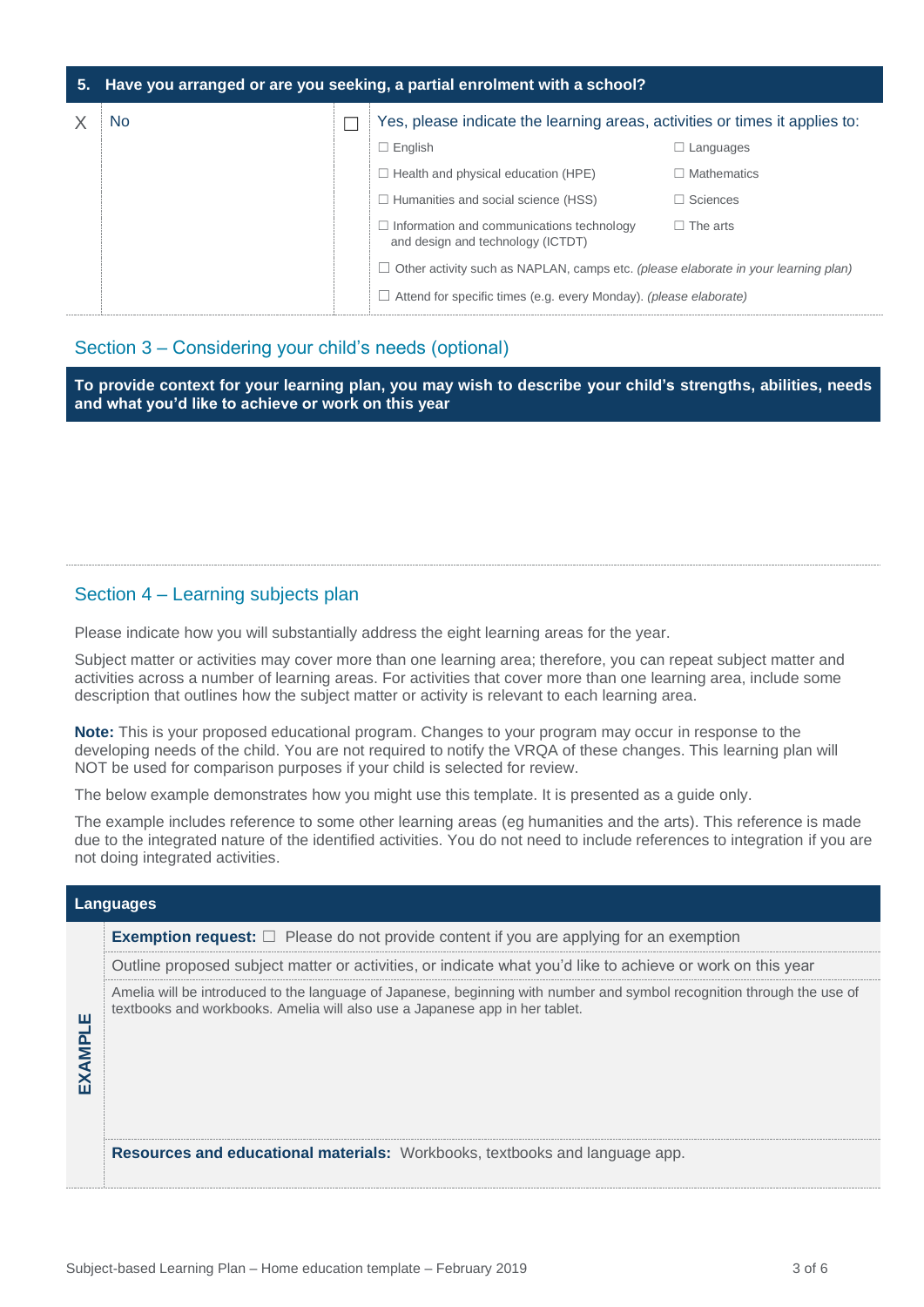**Exemption request:** □ Please do not provide content if you are applying for an exemption

Outline proposed subject matter or activities, or indicate what you'd like to achieve or work on this year

I will expose Amelia to a wide range of texts through a daily shared reading routine. We will use books from our caravan including Amelia's favourites and supplement these with library selections. I have purchased alphabet and word posters for our walls and intend to label items in the caravan as a literacy exercise. Amelia will also visit numerous museums and tourist attractions. Further reading opportunities will be provided in everyday activities of shopping, cooking, board games and computer use.

Amelia enjoys imaginative play and I intend to act as scribe, so her stories become an enjoyable reading experience where she already knows the story, so the words are easier to decipher. (Imaginative play will cover the Arts too.)

**Resources and educational materials:** 

Books, audio books, library, posters, writing materials, shops, kitchen, board games, computer

#### **Mathematics**

**Exemption request:** □ Please do not provide content if you are applying for an exemption

Outline proposed subject matter or activities, or indicate what you'd like to achieve or work on this year

Mathematics will consist of practical exercises in shopping, cooking, woodwork, sewing and craft activities. In this way we'll cover measurement, estimation and money skills.

We will also use a variety of board games, clocks and keep a supply of mathematical equipment from tape measures to compasses and maps available for regular use. I will model the use of them during everyday life and prompt Amelia to use them when appropriate.

Amelia has pocket money and will continue to build money skills in a practical way.

#### **Resources and educational materials:**

Maps, kitchen, shops, building materials and tools, sewing machine, craft materials, board games, maths equipment e.g. rulers

**Sciences (may include physics, chemistry and biology)**

**Exemption request:** □ Please do not provide content if you are applying for an exemption

Outline proposed subject matter or activities, or indicate what you'd like to achieve or work on this year

We will attend a variety of museums, zoos and tourist attractions regularly to absorb science in a handson way, following up with discussion of the material covered to prompt further questions and discussion.

We will use also perform kitchen chemistry experiments. (Also covers English.)

This will separate the acquisition of knowledge from reading which I believe is what Amelia requires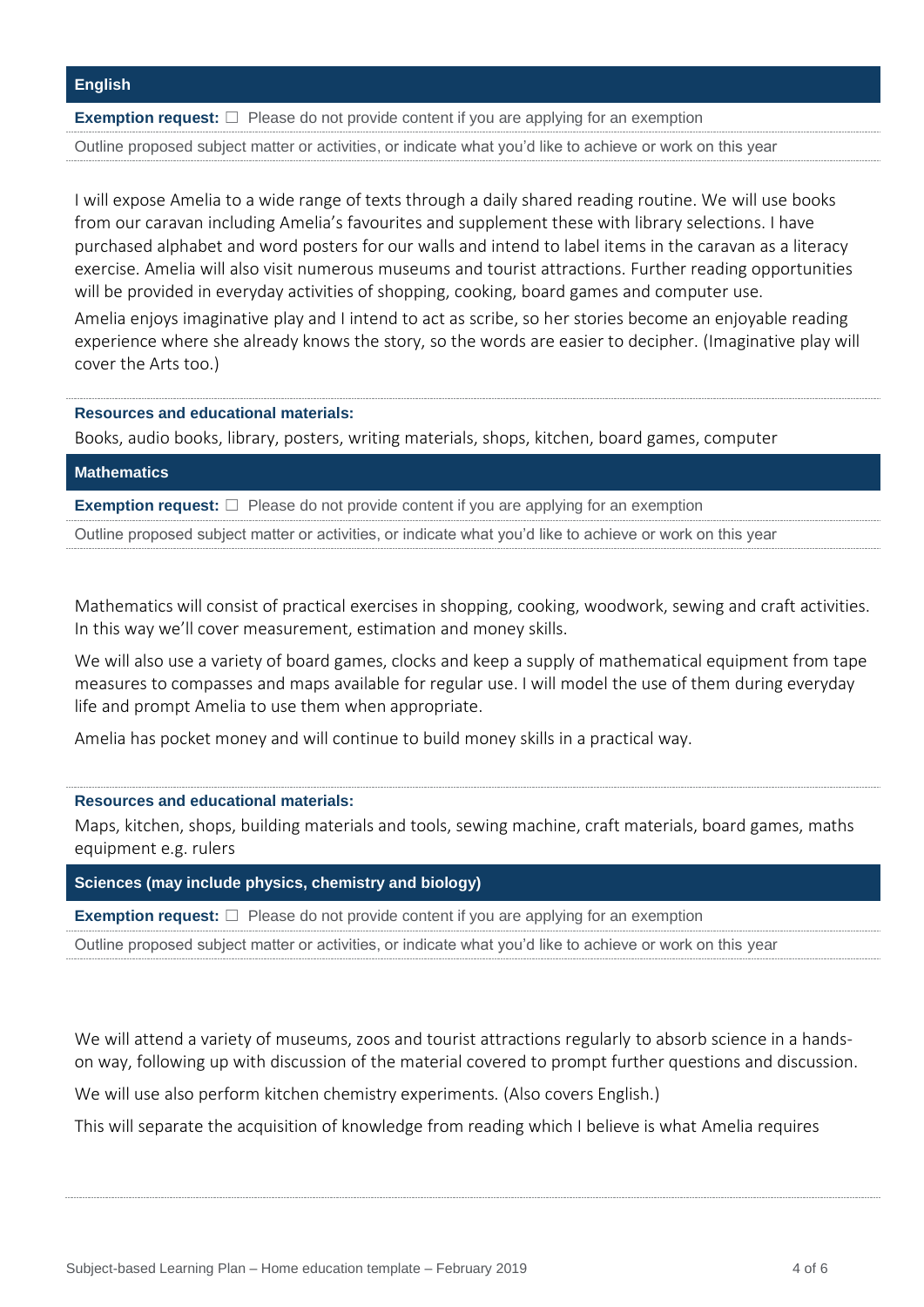#### **Resources and educational material:**

Museums, experiment materials, zoos and tourist attractions (Parkes telescope)

**Humanities and social sciences (may include history, geography, economics, business, civics and citizenship)**

**Exemption request:** □ Please do not provide content if you are applying for an exemption

Outline proposed subject matter or activities, or indicate what you'd like to achieve or work on this year

Our primary approach to the humanities will be through discussion, documentaries and museum visits.

Amelia is enjoying planning our travels by looking at the map, so we'll make that a regular habit and build on it with the associated posters, cards and other supplementary materials to extend knowledge. We'll use maps to build geographic knowledge, especially in relation to planning travel routes to activities etc. (This also covers Maths and ICTDT with Google maps.)

#### **Resources and educational materials:**

Museums, maps and historical locations

#### **The arts**

**Exemption request:** □ Please do not provide content if you are applying for an exemption

Outline proposed subject matter or activities, or indicate what you'd like to achieve or work on this year

We'll listen to and discuss a variety of music and experiment with various art and craft activities.

Amelia's imaginative play provides plenty of drama experience, I will encourage this by providing a variety of props and facilitate story-boarding their ideas. (This fits with the English activity as well as using ICTDT.)

We have a good selection of art materials on hand to facilitate art projects on a regular basis. Amelia is also learning to play the clarinet.

#### **Resources and educational materials:**

Music, craft materials, iPad, drama props

#### **Languages**

**Exemption request:** X Please do not provide content if you are applying for an exemption

Outline proposed subject matter or activities, or indicate what you'd like to achieve or work on this year